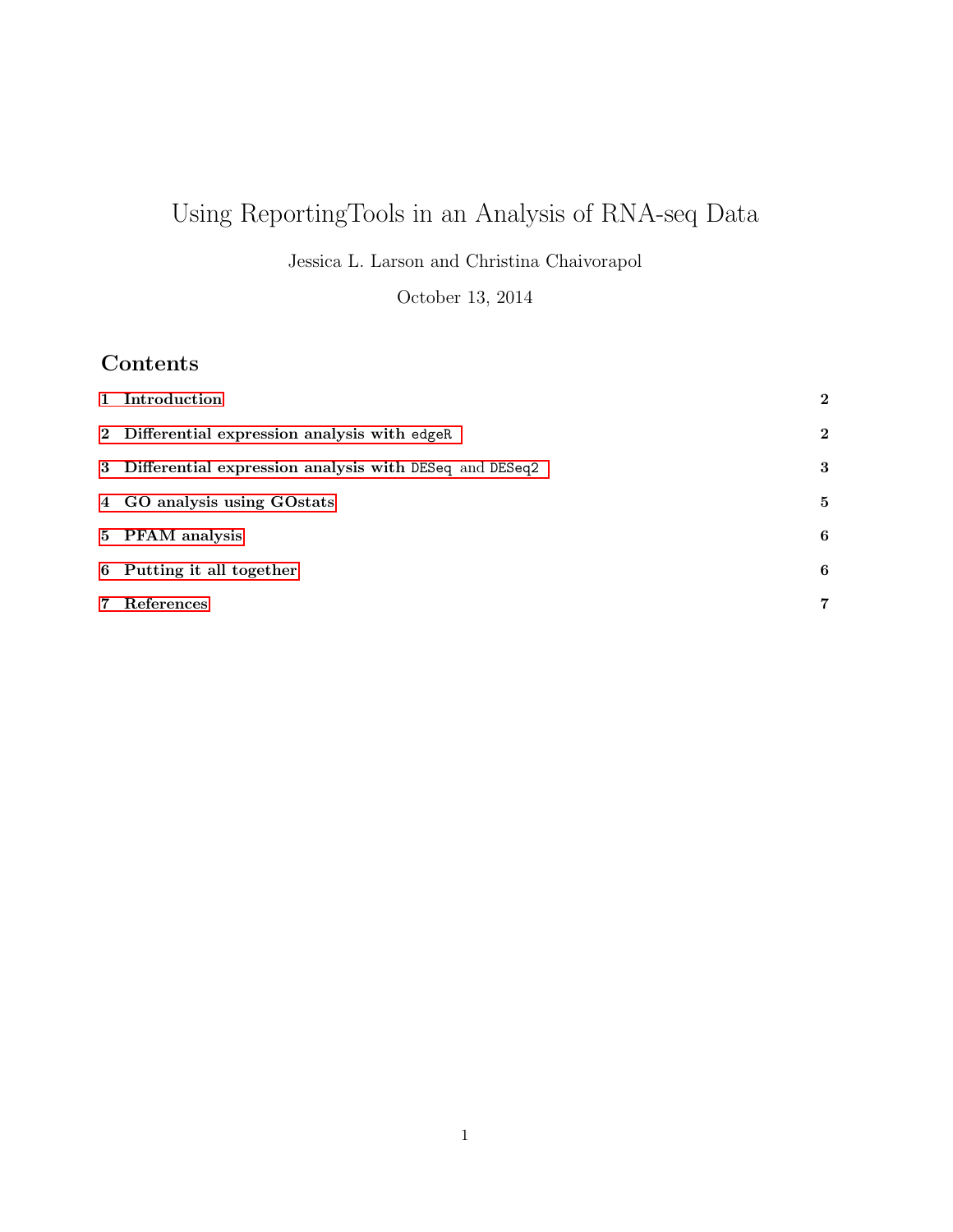### <span id="page-1-0"></span>1 Introduction

The ReportingTools package can be used with differential gene expression results from RNA-sequencing analysis. In this vignette we show how to publish output from an edgeR, Gene Ontology (GO) and/or Protein family (PFAM) analysis. In the final section we publish all our pages onto one, creating a comprehensive output page.

# <span id="page-1-1"></span>2 Differential expression analysis with edgeR

In this section we demonstrate how to use the ReportingTools package to generate a table of differentially expressed genes as determined by the edgeR software. We begin by loading our library and data set. The mockRnaSeqData contains random RNA-seq output for random mouse genes.

```
> library(ReportingTools)
```

```
> data(mockRnaSeqData)
```
Next, we run edgeR to find differentially expressed genes.

```
> library(edgeR)
> conditions <- c(rep("case",3), rep("control", 3))
> d <- DGEList(counts = mockRnaSeqData, group = conditions)
> d <- calcNormFactors(d)
> d <- estimateCommonDisp(d)
> ## Get an edgeR object
> edgeR.de <- exactTest(d)
```
Now the results can be written to a report using the DGEExact object.

```
> library(lattice)
> rep.theme <- reporting.theme()
> ## Change symbol colors in plots
> rep.theme$superpose.symbol$col <- c("blue", "red")
> rep.theme$superpose.symbol$fill <- c("blue", "red")
> lattice.options(default.theme = rep.theme)
> ## Publish a report of the top 10 genes with p-values < 0.05 and log-fold change > 2
> ## In this case, the plots contain the counts from mockRnaSeqData, which are not normalized.
> ## The publish function does not normalize counts for the countTable argument to allow for
> ## flexibility in plotting various units (e.g. RPKM instead of counts).
>
> deReport <- HTMLReport(shortName = 'RNAseq_analysis_with_edgeR',
+ title = 'RNA-seq analysis of differential expression using edgeR',
+ reportDirectory = "./reports")
> publish(edgeR.de, deReport, countTable=mockRnaSeqData,
+ conditions=conditions, annotation.db = 'org.Mm.eg',
         pvalueCutoff = .05, 1fc = 2, n = 10, name="edgeR"> finish(deReport)
>
> ## If you would like to plot normalized counts, run the following commands instead:
> ## mockRnaSeqData.norm <- d$pseudo.counts
> ## publish(edgeR.de, deReport, mockRnaSeqData.norm,
> ## conditions, annotation.db = 'org.Mm.eg',
>  ## pvalueCutoff = .05, lfc = 2, n = 10)
> ## finish(deReport)
```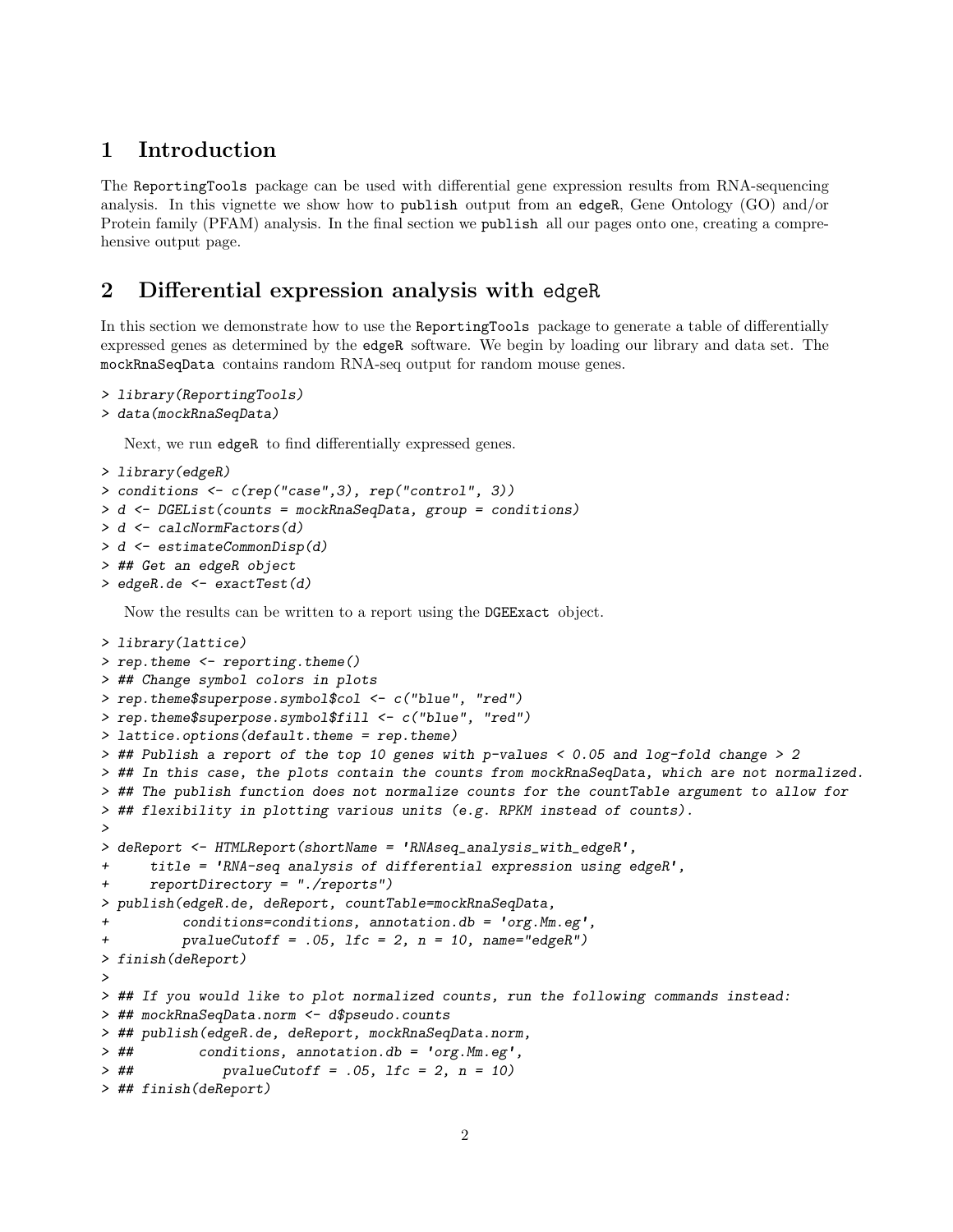#### RNA-seq analysis of differential expression using edgeR

| 10              | $\div$ records per page | Search all columns:                            |              |                      |                 |
|-----------------|-------------------------|------------------------------------------------|--------------|----------------------|-----------------|
|                 |                         |                                                | From<br>l to | <b>From</b><br>to    |                 |
| <b>EntrezId</b> | Symbol                  | ٠<br>GeneName                                  | logFC        | Adjusted.<br>p-Value | ≙<br>Image      |
| 258294          | Olfr1115                | olfactory receptor 1115                        | $-14.00$     | 1.59e-11             |                 |
| 108637          | Snord14c                | small nucleolar RNA, C/D box 14C               | $-13.40$     | 8.67e-11             |                 |
| 383320          | Gm5235                  | predicted gene 5235                            | $-10.90$     | 7.63e-10             | $+1+$           |
| 71277           | 4933435N07Rik           | RIKEN cDNA 4933435N07 gene                     | $-12.60$     | 7.63e-10             | $\rightarrow +$ |
| 71846           | Syce <sub>2</sub>       | synaptonemal complex central element protein 2 | $-13.80$     | 7.93e-10             |                 |

Figure 1: Resulting page created by publish for edgeR.de.

We can also ouput results of the LRT test from edgeR.

```
> d <- DGEList(counts = mockRnaSeqData, group = conditions)
> d <- calcNormFactors(d)
> design <- model.matrix(~conditions)
> d <- estimateGLMCommonDisp(d, design)
> d <- estimateGLMTrendedDisp(d, design)
> d <- estimateGLMTagwiseDisp(d, design)
> fit <- glmFit(d,design)
> edgeR.lrt <- glmLRT(fit, coef=2)
> deReport2 <- HTMLReport(shortName = 'RNAseq_analysis_with_edgeR_2',
+ title = 'RNA-seq analysis of differential expression using edgeR (LRT)',
+ reportDirectory = "./reports")
> publish(edgeR.lrt, deReport2, countTable=mockRnaSeqData,
+ conditions=conditions, annotation.db = 'org.Mm.eg',
+ pvalueCutoff = .05, lfc = 2, n = 10, name="edgeRlrt")
> finish(deReport2)
```
## <span id="page-2-0"></span>3 Differential expression analysis with DESeq and DESeq2

In this section we demonstrate how to use the ReportingTools package to generate a table of differentially expressed genes as determined by the DESeq and DESeq2 packages.

First, we run DESeq to find differentially expressed genes.

```
> library(DESeq)
> cds<-newCountDataSet(mockRnaSeqData, conditions)
> cds<-estimateSizeFactors(cds)
> cds<-estimateDispersions(cds)
> res<-nbinomTest(cds,"control", "case" )
```
Now the results can be written to a report after converting the DESeq output to a data frame. This is done using the makeDESeqDF command, which is a built-in function to convert DESeq differential expression output to a more meaningful data frame with plots, details about the genes, etc. With ReportingTools ,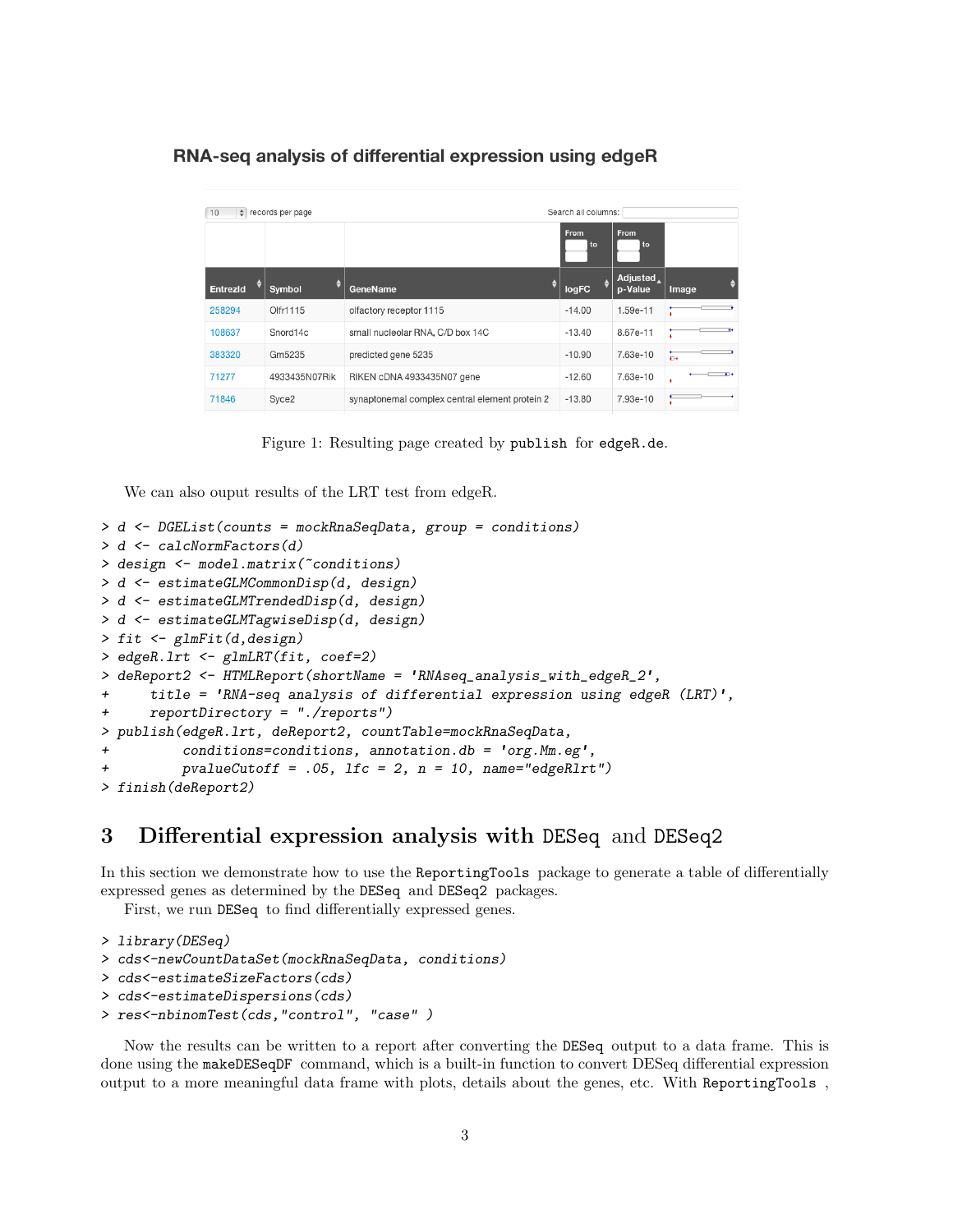#### RNA-seg analysis of differential expression using DESeg

| 10                    | $\div$ records per page |                                                                 | Search all columns:      |               |                                         |              |                                  |  |  |
|-----------------------|-------------------------|-----------------------------------------------------------------|--------------------------|---------------|-----------------------------------------|--------------|----------------------------------|--|--|
|                       |                         |                                                                 |                          |               | From<br>to                              | From<br>to   | From<br>to                       |  |  |
| ٠<br><b>Entrez Id</b> | ٠<br>Symbol             | ÷<br><b>Gene Name</b>                                           | Image                    | ٠             | Log <sub>2</sub><br>Fold<br>≙<br>Change | ۵<br>P-value | Adjusted <sup>4</sup><br>p-value |  |  |
| 665972                | Gm7871                  | predicted gene 7871                                             | $\overline{\phantom{0}}$ | $\bigoplus$   | 7.66                                    | 1.88e-12     | 3.52e-08                         |  |  |
| 22774                 | Zic4                    | zinc finger protein of the cerebellum<br>4                      | $\overline{\phantom{a}}$ | $\leftarrow$  | $-7.23$                                 | 1.67e-07     | 1.57e-03                         |  |  |
| 111941                | lap5rc10                | intracisternal A-type particle, U5<br>region, SINE repeat c-10  | $\Box$                   | $\longmapsto$ | $-7.01$                                 | 3.52e-07     | 1.65e-03                         |  |  |
| 85079                 | D9Mit14                 | DNA segment, Chr 9, Massachusetts<br>Institute of Technology 14 |                          | 悟             | 6.62                                    | 2.86e-07     | 1.65e-03                         |  |  |

Figure 2: Resulting page created by makeDESeqDF

you can replace the makeDESeqDf with any function you like for more flexibility (see the basic vignette for more details and examples).

```
> desReport <- HTMLReport(shortName = 'RNAseq_analysis_with_DESeq',
     + title = 'RNA-seq analysis of differential expression using DESeq',
+ reportDirectory = "./reports")
> publish(res,desReport,name="df",countTable=mockRnaSeqData, pvalueCutoff=0.05,
      + conditions=conditions,annotation.db="org.Mm.eg.db",
      expName="deseq",reportDir="./reports", .modifyDF=makeDESeqDF)
> finish(desReport)
```
We can also run DESeq2 to find differentially expressed genes.

```
> library(DESeq2)
> conditions <- c(rep("case",3), rep("control", 3))
> mockRna.dse <- DESeqDataSetFromMatrix(countData = mockRnaSeqData,
+ colData = as.data.frame(conditions), design = ~ conditions)
> colData(mockRna.dse)$conditions <- factor(colData(mockRna.dse)$conditions, levels=c("control", "case"))
> ## Get a DESeqDataSet object
> mockRna.dse <- DESeq(mockRna.dse)
```
Now the results can be written to a report using the DESeqDataSet object.

```
> des2Report <- HTMLReport(shortName = 'RNAseq_analysis_with_DESeq2',
     + title = 'RNA-seq analysis of differential expression using DESeq2',
+ reportDirectory = "./reports")
> publish(mockRna.dse,des2Report, pvalueCutoff=0.05,
+ annotation.db="org.Mm.eg.db", factor = colData(mockRna.dse)$conditions,
     + reportDir="./reports")
> finish(des2Report)
```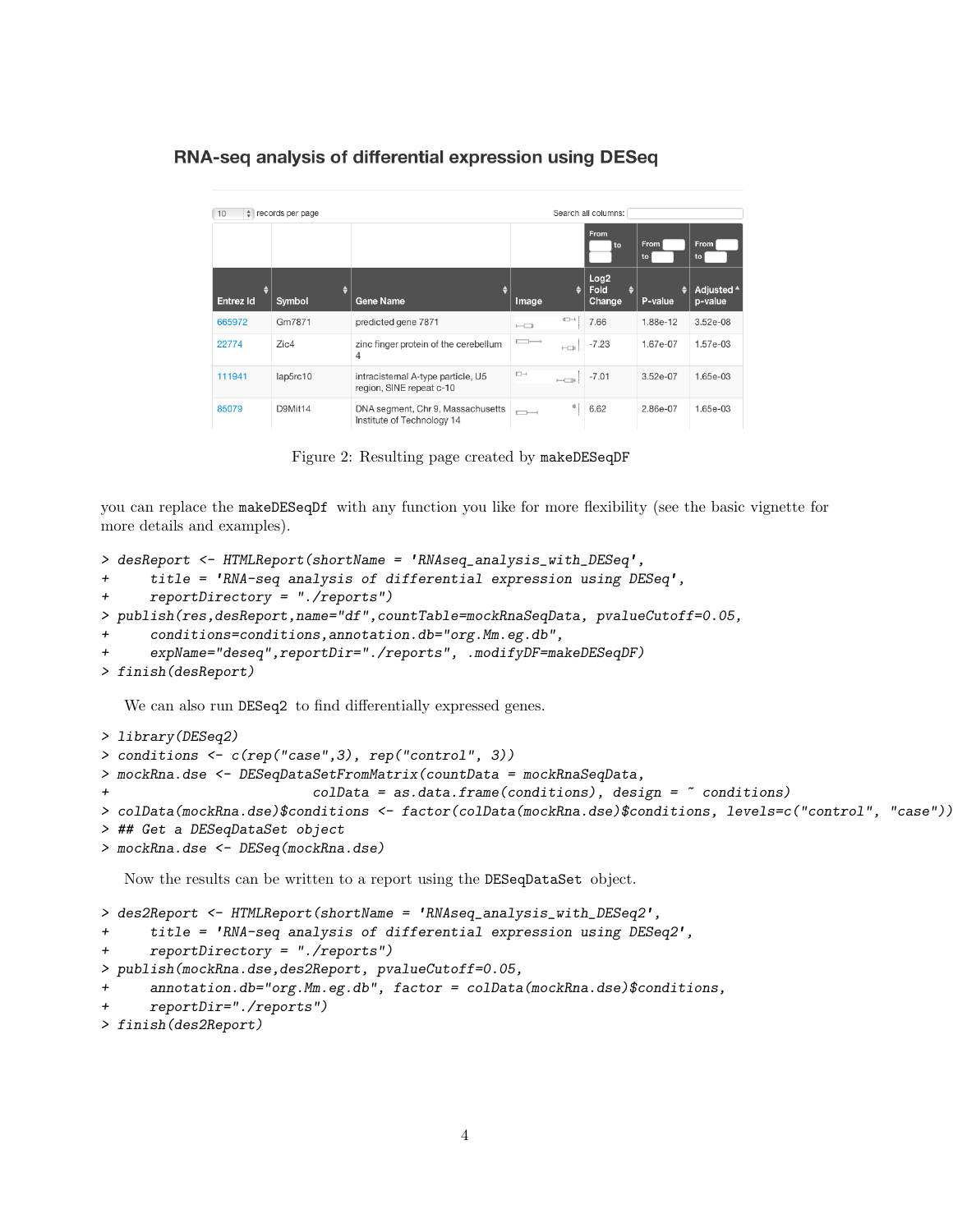#### RNA-seg analysis of differential expression using DESeg2

| 10            | # records per page |                                                                          |                                                 | Search all columns: |                   |                    |  |  |  |
|---------------|--------------------|--------------------------------------------------------------------------|-------------------------------------------------|---------------------|-------------------|--------------------|--|--|--|
|               |                    |                                                                          |                                                 | From<br>to          | <b>From</b><br>to | From<br>to         |  |  |  |
| Entrezid<br>A | ٠<br>Symbol        | GeneName<br>a                                                            | Image                                           | logFC<br>۰          | p-Value           | Adjusted p-Value 4 |  |  |  |
| 665972        | Gm7871             | predicted gene<br>7871                                                   | $\mathbf{r}$ .                                  | 5.77                | 3.15e-22          | 5.77e-18           |  |  |  |
| 111941        | lap5rc10           | intracisternal A-<br>type particle, U5<br>region, SINE<br>repeat c-10    | $\sim 100$<br>m.                                | $-4.96$             | 8.26e-16          | 7.58e-12           |  |  |  |
| 100040696     | Gm2912             | predicted gene<br>2912                                                   | ×.                                              | 3.31                | 8.13e-12          | 4.97e-08           |  |  |  |
| 109594        | Lmo1               | LIM domain<br>only 1                                                     | $\mathbf{m}$ .<br>$\mathbf{r} \in \mathbb{R}^n$ | $-4.41$             | 1.47e-11          | 6.74e-08           |  |  |  |
| 85079         | D9Mit14            | DNA segment,<br>Chr 9.<br>Massachusetts<br>Institute of<br>Technology 14 | $\sim 100$<br><b>Auto</b>                       | 4.14                | 5.50e-10          | 2.02e-06           |  |  |  |
| 100035905     | Kdw1               | kidney weight 1                                                          | $1 - 1 + 1$                                     | $-4.32$             | 7.59e-10          | 2.32e-06           |  |  |  |

Figure 3: Resulting page created with DESeqDataSet object from DESeq2 analysis

# <span id="page-4-0"></span>4 GO analysis using GOstats

This section will demonstrate how to use ReportingTools to write a table of GO analysis results to an html file. First we select our genes of interest, and then run the hyperGTest.

```
> library(GOstats)
> library(org.Mm.eg.db)
> tt \le topTags(edgeR.de, n = 1000, adjust.method = 'BH', sort.by = 'p.value')
> selectedIDs <- rownames(tt$table)
> universeIDs <- rownames(mockRnaSeqData)
> goParams <- new("GOHyperGParams",
+ geneIds = selectedIDs,
+ universeGeneIds = universeIDs,
+ annotation ="org.Mm.eg" ,
+ ontology = "MF",
+ pvalueCutoff = 0.01,
+ conditional = TRUE,
+ testDirection = "over")
> goResults <- hyperGTest(goParams)
```
With these results, we can then make the GO report.

```
> goReport <- HTMLReport(shortName = 'go_analysis_rnaseq',
+ title = "GO analysis of mockRnaSeqData",
+ reportDirectory = "./reports")
> publish(goResults, goReport, selectedIDs=selectedIDs, annotation.db="org.Mm.eg",
         pvalueCutoff= 0.05)> finish(goReport)
```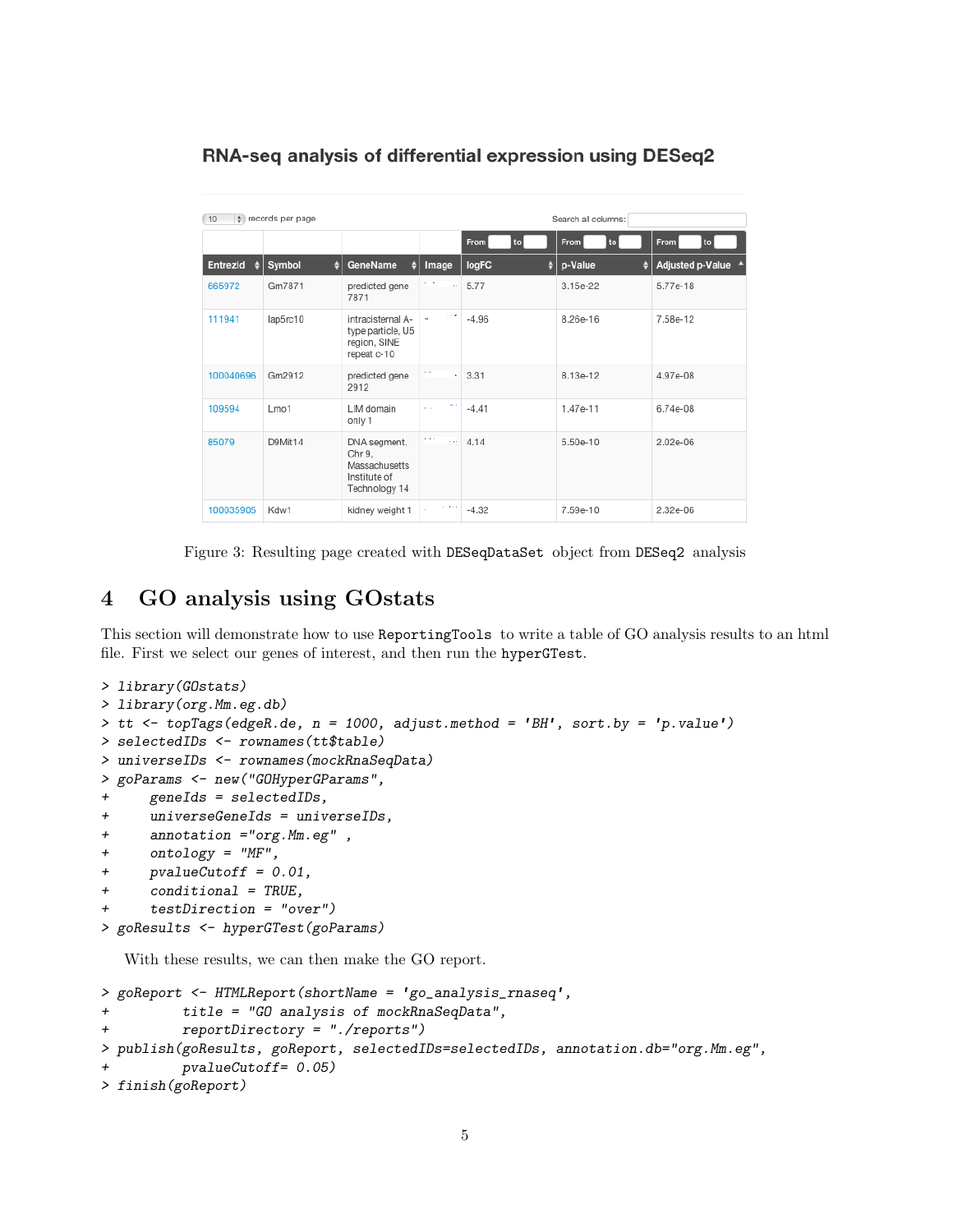#### **PFAM analysis of mockRnaSegData**

| 10                   | # records per page                              | Search all columns: |                                                     |                      |                    |                   |  |  |
|----------------------|-------------------------------------------------|---------------------|-----------------------------------------------------|----------------------|--------------------|-------------------|--|--|
|                      |                                                 |                     |                                                     |                      | From<br>to         | From<br><b>to</b> |  |  |
| PFAM ID <sup>+</sup> | $\ddot{ }$<br><b>PFAM Term</b>                  | <b>PFAM Size</b>    | ♦<br>Image                                          | Overlap <sup>+</sup> | Odds<br>A<br>Ratio | P-value           |  |  |
| PF00413              | Matrixin                                        | 8                   | $\frac{1}{2}$                                       | 4                    | 16.40              | 0.000653          |  |  |
| <b>PF00057</b>       | Low-density lipoprotein receptor domain class A | 15                  | Contractions approved to the<br><b>Allen Avenue</b> | 5                    | 8.21               | 0.001190          |  |  |

Figure 4: Resulting page created by publish for PFAMResults

## <span id="page-5-0"></span>5 PFAM analysis

In this section, we show how to use ReportingTools to write a table of PFAM analysis results to an html file. First we run the hyperGTest using our genes of interest from the previous section.

```
> library(Category)
> params <- new("PFAMHyperGParams",
+ geneIds= selectedIDs,
+ universeGeneIds=universeIDs,
+ annotation="org.Mm.eg",
+ pvalueCutoff= 0.01,
+ testDirection="over")
> PFAMResults <- hyperGTest(params)
```
Then we make the PFAM report.

```
> PFAMReport <- HTMLReport(shortName = 'pfam_analysis_rnaseq',
```
+ title = "PFAM analysis of mockRnaSeqData",

```
+ reportDirectory = "./reports")
```

```
> publish(PFAMResults, PFAMReport, selectedIDs=selectedIDs, annotation.db="org.Mm.eg",categorySize=5)
> finish(PFAMReport)
```
# <span id="page-5-1"></span>6 Putting it all together

Here, we make an index page that puts all three analyses together for easy navigation.

```
> indexPage <- HTMLReport(shortName = "indexRNASeq",
     + title = "Analysis of mockRnaSeqData",
+ reportDirectory = "./reports")
> publish(Link(list(deReport,des2Report, goReport, PFAMReport), report = indexPage),
     indexPage)
> finish(indexPage)
```